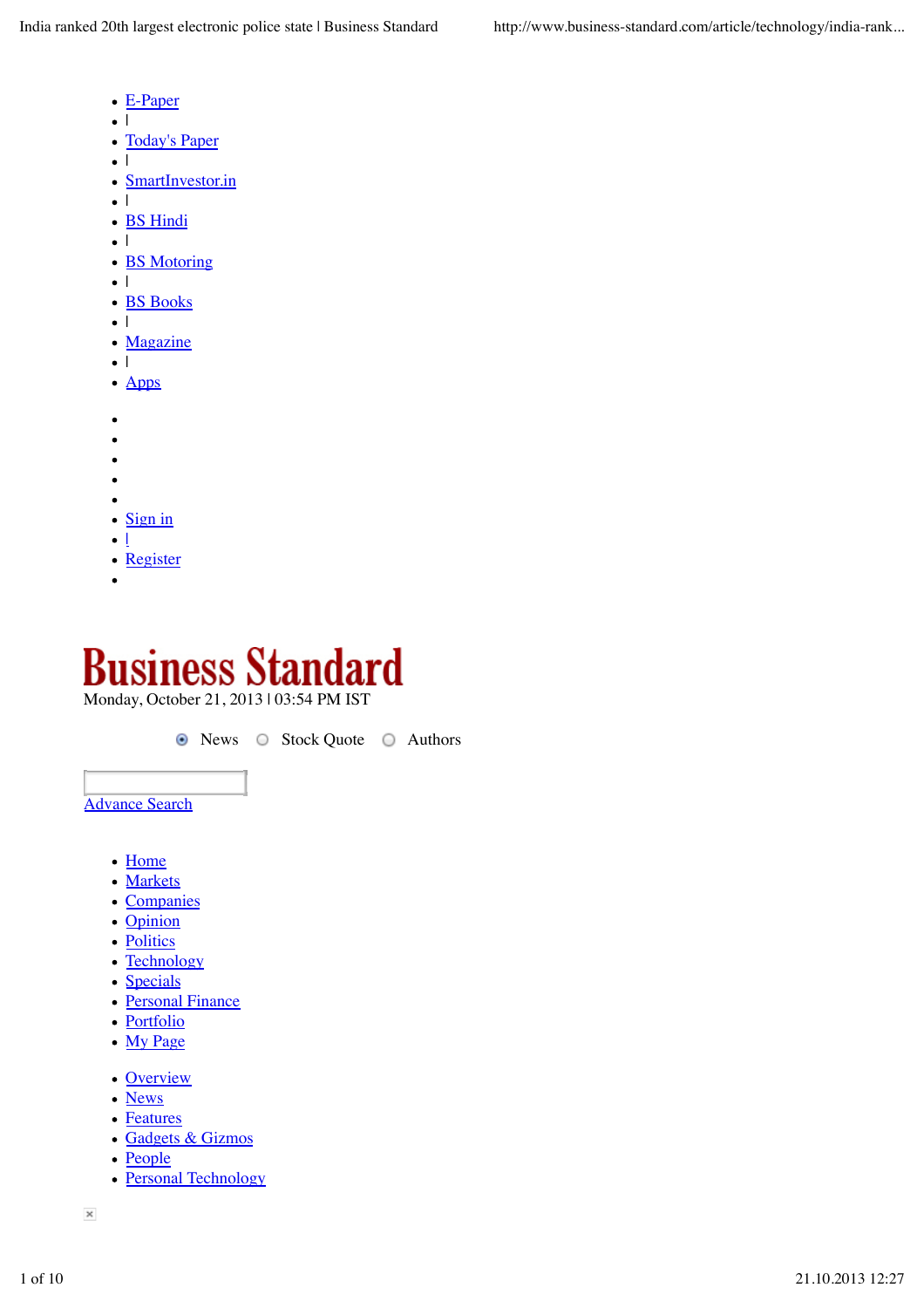#### Technology » News » IT/ITES

**Leslie D`Monte | New Delhi May 14, 2009** Last Updated at 00:51 IST

# **India ranked 20th largest electronic police state**

#### **YES Bank - Remit To India**

20 Paise Extra\* on Every Euro. NIL Transaction Fee. Remit Now! yesbankremit.in

 $\overline{a}$ 

**Tweet**  $|0|$ Like  $\vert \langle 0 \vert \vert$ 

**Share Share 0**

Ads by Google

#### Add to My Page

**Read more on:** Swat | George Orwell | Electronic Police | It Act Related News

- UK asks Pak govt to ensure that its writ runs across country
- Pakistan at war with Taliban, says Zardari
- Al-Qaeda operatives strengthening bases in Pak: report
- Pak's religious parties support military opns against Taliban
- Taliban vows to 'eliminate' Pakistan's top leadership

#### **comdirect Online-Banking**

Kostenloses Girokonto eröffnen und 50 € Aktivitätsprämie erhalten! comdirect.de

#### **Teakholz anstatt Gold**

Top-Renditen bis 12% p.a. und mehr! Nachhaltig und sozial investieren. www.edelholz-investment.com/gold

Ads by Google

The system hasn't yet reached its full shape in India, but the basics are in place.

Nineteen Eighty-Four (also referred to as  $1984$ )  $-$  a novel by the English author George Orwell which was published in 1949 and focused on a totalitarian regime — is back to haunt us. The novel had become famous for its portrayal of pervasive government surveillance and control. Terms such as 'Big Brother' and 'Orwellian' have since become part of the surveillance lingo.

Even movies like the 'Minority Report' depicted the police and government intelligence agencies with micro aerial vehicles used in SWAT operations for surveillance purposes. The movie 'THX-1138', for instance, portrayed a society where people are drugged with sedatives and antidepressants, and have surveillance cameras watching them everywhere they go. So did the movie 'Gattaca'; which portrayed a society where biometric surveillance to check if people are genetically-engineered 'superior' humans or genetically natural 'inferior' humans was used. The list is endless.

Now a private company called Cryptohippie Inc., which surveyed 52 countries for having the most aggressive procedures to monitor residents electronically, tells us that India ranks No. 20. The report, called The Electronic Police State, assessed the status of government surveillance around the globe for 2008.

Not surprisingly, the rankings for the year of 2008 show China and North Korea occupying the top spots as the most complete Electronic Police States in the world, followed by Belarus and Russia. The UK (England/Wales), US and Singapore follow closely on their heels.

The usual image of a "police state" includes secret police dragging people out of their homes at night, with scenes out of Nazi Germany or Stalin's USSR. The problem with these images is that they are horribly outdated, states the report. "That's how things worked during your grandfather's war — that is not how things work now."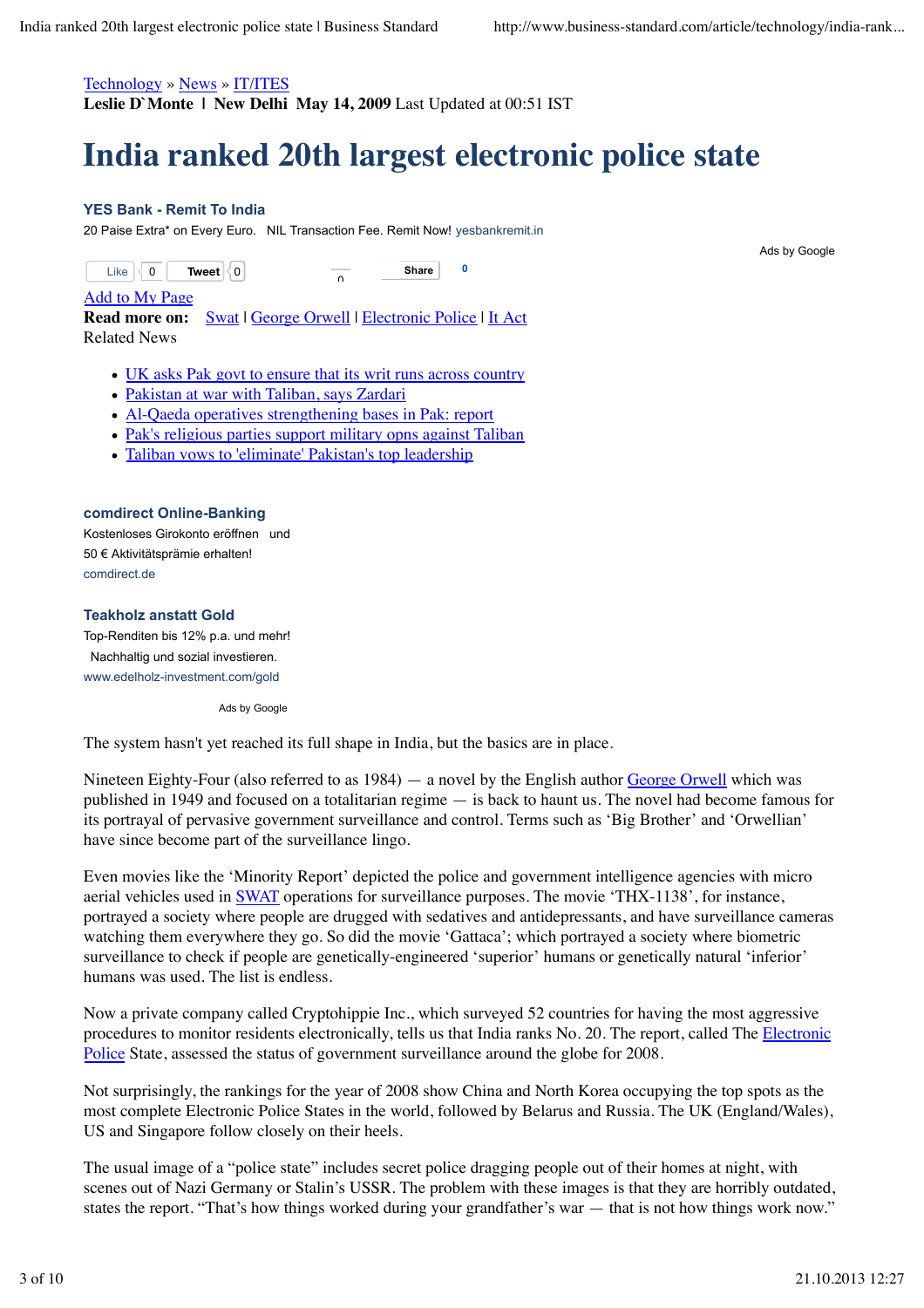An electronic police state is quiet, even unseen.

In an Electronic Police State, every surveillance camera (CCTVs, etc.) recording, every email you send, every internet site you surf, every post you make, every check you write, every credit card swipe, every cellphone ping — are all criminal evidence, and they are held in searchable databases, for a long, long time. "Whoever holds this evidence can make you look very, very bad whenever they care enough to do so," states the report.

This system hasn't yet reached its full shape in India, but all of the basics are in place and it is not far from complete in some places, notes the report.

Indian cyberlaw and security experts, however, note that the survey has not taken into consideration the full import of the IT Act 2000 which was amended in late 2008, and the impact of the 26/11 Mumbai terror attacks. "I believe that had they done that, India would have figure in the top 10 countries, and would rub shoulders with France and Germany," asserts Pawan Duggal, Supreme Court advocate and cyber law expert. He notes that amendments to the IT Act will definitely convert India into a full-fledged electronic police state. "While the government should surely take cognizance of breaches of security in the light of national security considerations, it will have to learn to strike a balance with the rights of individuals," he cautions.

Internet guru and head of IT for Federation of Indian Chambers of Commerce and Industry (FICCI) Vijay Mukhi, concurs with this view. He points out, though, that "currently the implementation of security measures on the ground is poor." We (India) do not have the equipment, and while we do have laws, they are yet to be implemented, he adds. "Most of the surveillance technology is imported from Israel and the UK. Now security vendors are known to install backdoors in the software which can help them sniff the data," he cautions.

## **You are being watched; nowhere to run**

China has been ranked the No1 electronic police state for no small reason. As part of China's Golden Shield Project, several US corporations such as IBM, General Electric, and Honeywell have been working closely with the Chinese government to install millions of surveillance cameras throughout the country, along with advanced video analysis and facial recognition software, which will identify and track individuals everywhere they go. They will be connected to a centralised database and monitoring station, which will, upon completion of the project, contain a picture of the face of every person in China over 1.3 billion people.

Law enforcement and intelligence services in the UK (ranked 5th) and the US (ranked 6th) possess technology to remotely activate the microphones in cellphones, by accessing the phone's diagnostic/maintenance features, in order to listen to conversations that take place nearby the person who holds the phone. Mobile phones are also commonly used to collect location data.

In the US, for instance, under the Communications Assistance For Law Enforcement Act, all phone calls, VoIP and broadband internet traffic (emails, web traffic, instant messaging, etc) are required to be available for unimpeded real-time monitoring by federal law enforcement agencies. Computers are also a surveillance target because of the personal data stored on them. If someone is able to install software (either physically or remotely), such as the FBI's "Magic Lantern" and CIPAV, on a computer system, they can easily gain unauthorised access to this data. Another form of computer surveillance, known as TEMPEST, involves reading electromagnetic emanations from computing devices in order to extract data from them at distances of hundreds of meters.

Surveillance cameras are often connected to a recording device, IP network, and/or watched by a security guard/law enforcement officer. In the UK, for instance, there are about 4.2 million surveillance cameras -- 1 camera for every 14 people.

The Defense Advanced Research Projects Agency (DARPA) is funding a research project called 'Combat Zones That See' that will link up cameras across a city to a centralised monitoring station, identify and track individuals and vehicles as they move through the city, and report "suspicious" activity (such as waving arms, looking side-to-side, standing in a group, etc).

Even social networking sites are under scrutiny. Many US government agencies such as the DARPA, NSA and the Department of Homeland Security (DHS) are currently investing heavily in research involving social